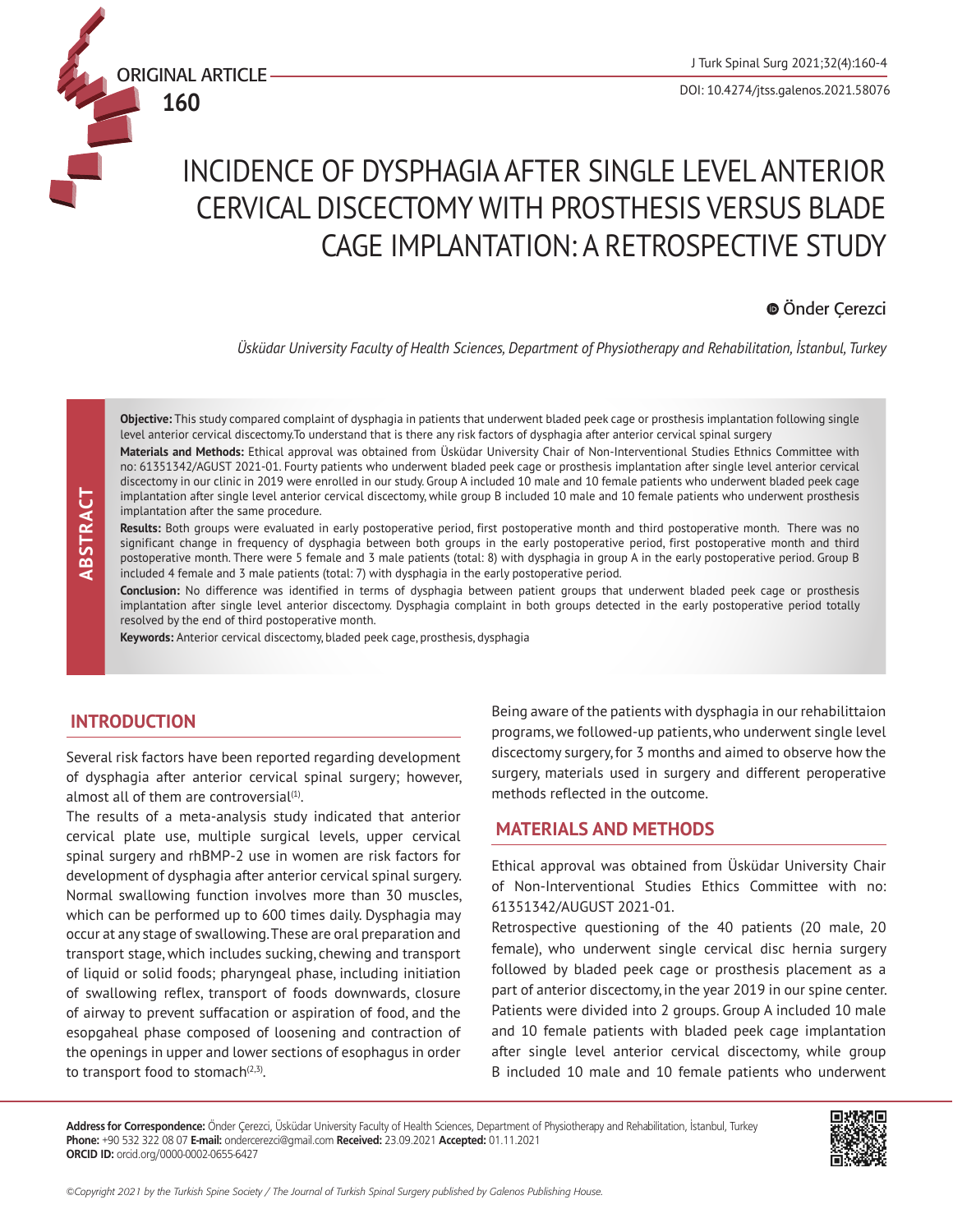prosthesis implantation after the same procedure. Dysphagia was questioned by an independent investigator by asking the patient 5 questions on the first postoperative day. Dysphagia was categorized into 4 degrees by weighting (Bazaz Yoo dysphagia severity scale). The same test was repeated with an independent investigator in the first and third postoperative months. Results were collected and analyzed by using IBM SPSS Statistics Version 25. Normality analysis were performed by using Kolmogorov-Smirnov test, Shapiro-Wilk test, Histogram and Variance coefficient. Related groups were compared by using Wilcoxon test. P<0.05 was considered significant (Table 1)(4,5).

# **RESULTS**

Both groups were evaluated in early postoperative period, first postoperative month and third postoperative month (Table 2). There was no significant change in frequency of dysphagia between both groups in the early postoperative period, first postoperative month and third postoperative month. There were 5 female and 3 male patients (total: 8) in group A in the early postoperative period. Group B included 4 female and 3 male patients (total: 7) with dysphagia in the early postoperative period. There were no patients with dysphagia at the end of 3 months, which concludes that all patients with dysphagia in both groups had spontaneously recovered.

#### **Statistical Analysis**

Data were collected and analyzed by using IBM SPSS Statistics Version 25. Normality analysis were performed by using Kolmogorov-Smirnov test, Shapiro-Wilk test, Histogram and Variance coefficient. Related groups were compared by using Wilcoxon test. P<0.05 was considered significant (Table 3).

Data is analyzed by using IBM SPSS Statistics version 25. Homogenicity of variants was evaluated with Levene's test for Equality of Variances. Normality analysis were performed by using Shapiro-Wilk test, Shapiro-Wilk test, Histogram and Variance coefficient. Comparison of independent groups was performed with Mann-Whitney U non-parametric test. P<0.05 was considered significant.

## **DISCUSSION**

Dysphagia is the most common postoperative complaint of anterior spinal surgery, and is usually transient. It most



frequently starts in the immediate postoperative period; however, it can also develop 1 month after the surgery. Dysphagia incidence has a wide spectrum in the first postoperative week, varying between 1% and 79%. Moderate and long-term postoperative (1 week to 6 weeks) rates of incidence are 28% to 57%. Meta-analysis and case reports indicated higher rates<sup>(5)</sup>. The meta-analysis by Bazaz et al. $(4)$  reported a postoperative dysphagia incidence of max. 71% within the first two postoperative weeks; however, it decreases in the following months. Nonetheless, 12% and 14% of patients may encounter permanent dysphagia 1 year after the surgery.

Our patients with dysphagia in the beginning described gradually improving condition within 2 months, and all patients denied dysphagia by the end of third month.

The cause of postoperative dysphagia is not clearly uncovered. Various causes are suggested. These should be questioned in order. Peroperative retraction may cause edema. When vessel and nerve packets are separated and prevertebral fascia is reached, the retractors used for exposing the surgical site work by medially retracting the esophagus and trachea. Even when the surgery lasts short, the esophageal edema may cause dysphagia $(6,7)$ . When retractors are evaluated, the commonly Cloward $(9)$  retractors may lead to edema with this mechanism. Similarly, the Casper $(10)$  et al. retractors, designed to maintain a better sight of the area, which are still commonly used, push the medial wall, probably causing edema in the same fashion $(8-10)$ . The Ozer $(11)$  retractor used in our hospital does not cause a continuous compression, resulting in less edema and is more suitable for use. In this respect, it is less traumatic and useful in anterior cervical surgery.

Arthritic changes, anterior cervical osteophytic formations secondary to diffuse idiopathic skeletal hyper-osteosis or anterior cervical hyper-osteophytosis, mechanical compression on esophagus or inflammation causing fibrosis and adhesions may lead to dysphagia. The removal of anterior osteophytes during surgery highly reduces dysphagia incidence $(12,13)$ . Two prospective comparative and one prospective study has investigated whether the plates used in anterior cervical discectomy cause dysphagia with similar mechanisms $(14-16)$ . A non-randomized prospective study reported that thicker plates are significant associated with dysphagia $(14)$ . The other study revealed smaller dysphagia incidence with non-compressive

**Table 1.** Bazaz-Yoo scoring in patients with dyaphagia<sup>(4,5)</sup>

|                  | Dysphagia episode (as stated by the patient) |                                                     |
|------------------|----------------------------------------------|-----------------------------------------------------|
| <b>Dysphagia</b> | Liguid                                       | <b>Solid</b>                                        |
| <b>None</b>      | None                                         | None                                                |
| <b>Mild</b>      | None                                         | Mild                                                |
| <b>Moderate</b>  | None/mild                                    | Intermittently (with some foods like meat or bread) |
| <b>Severe</b>    | Yes                                          | Frequent (most of solid foods)                      |
|                  |                                              |                                                     |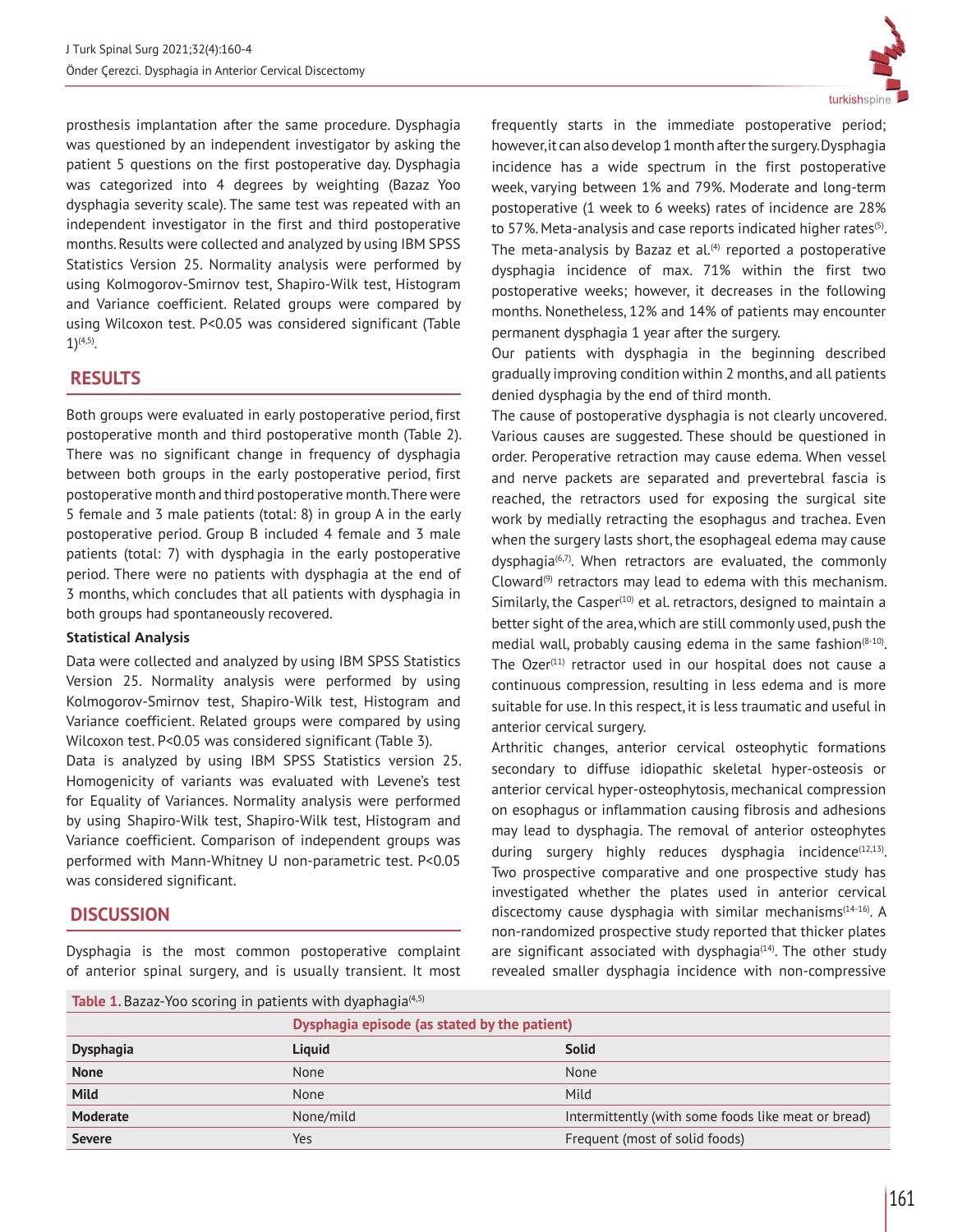

| <b>Groups</b> | <b>Patient no Gender</b> |           | <b>Table 2.</b> Patients and groups emotied in the study with their dysphagia scores<br><b>Dyspagia after</b><br>surgery? | <b>How long</b> | <b>Score</b>            | Dysphagia 3<br>months later? | <b>Eresion</b><br>barrier?   | <b>Operation</b> |
|---------------|--------------------------|-----------|---------------------------------------------------------------------------------------------------------------------------|-----------------|-------------------------|------------------------------|------------------------------|------------------|
|               | $\mathbf{1}$             | F         | $(\text{-})$                                                                                                              |                 |                         | $(\cdot)$                    | No                           | Bladed peek cage |
|               | $\overline{2}$           | F         | $^{(+)}$                                                                                                                  | 1 Month         | 1                       | $(\cdot)$                    | Yes                          | Bladed peek cage |
|               | $\overline{5}$           | F         | $^{(+)}$                                                                                                                  | 2 Month         | $\overline{2}$          | $\left( \text{-} \right)$    | Yes                          | Bladed peek cage |
|               | $\overline{4}$           | M         | $(\hbox{-})$                                                                                                              |                 |                         | $(\hbox{-})$                 | No                           | Bladed peek cage |
|               | 5                        | ${\sf M}$ | $(\hbox{-})$                                                                                                              |                 |                         | $\left( \text{-} \right)$    | No                           | Bladed peek cage |
|               | 6                        | F         | $(\hbox{-})$                                                                                                              |                 |                         | $(\hbox{-})$                 | No                           | Bladed peek cage |
|               | $\overline{7}$           | F         | $^{(+)}$                                                                                                                  | 3 Month         | 3                       | $\left( \text{-} \right)$    | No                           | Bladed peek cage |
|               | $\,8\,$                  | ${\sf M}$ | $^{(+)}$                                                                                                                  | 4 Month         | $\overline{4}$          | $\left( \text{-} \right)$    | Yes                          | Bladed peek cage |
|               | 9                        | M         | $\left( \text{-} \right)$                                                                                                 |                 |                         | $\left( \text{-} \right)$    | Yes                          | Bladed peek cage |
| Group A       | 10                       | ${\sf M}$ | $(\hbox{-})$                                                                                                              |                 |                         | $\left( \text{-} \right)$    | Yes                          | Bladed peek cage |
|               | 11                       | M         | $(\cdot)$                                                                                                                 |                 |                         | $(\cdot)$                    | No                           | Bladed peek cage |
|               | 12                       | F         | $^{(+)}$                                                                                                                  | 3 Days          | $\mathbf{1}$            | $\left( \text{-} \right)$    | No                           | Bladed peek cage |
|               | 13                       | F         | $^{(+)}$                                                                                                                  | 2 Weeks         | 4                       | $\left( \text{-} \right)$    | Yes                          | Bladed peek cage |
|               | 14                       | ${\sf M}$ | $^{(+)}$                                                                                                                  | 1 Month         | 3                       | $\left( \text{-} \right)$    | No                           | Bladed peek cage |
|               | 15                       | F         | $(\hbox{-})$                                                                                                              |                 |                         | $\left( \text{-} \right)$    | No                           | Bladed peek cage |
|               | 16                       | M         | $(+)$                                                                                                                     | 2 Weeks         | $\overline{5}$          | $\left( \text{-} \right)$    | No                           | Bladed peek cage |
|               | 17                       | F         | $(\hbox{-})$                                                                                                              |                 |                         | $\left( \text{-} \right)$    | Yes                          | Bladed peek cage |
|               | 18                       | F         | $\left( \text{-} \right)$                                                                                                 |                 |                         | $\left( \text{-} \right)$    | No                           | Bladed peek cage |
|               | 19                       | ${\sf M}$ | $\left( \text{-} \right)$                                                                                                 |                 |                         | $\left( \text{-} \right)$    | No                           | Bladed peek cage |
|               | 20                       | M         | $\left( \text{-} \right)$                                                                                                 |                 |                         | $\left( \text{-} \right)$    | No                           | Bladed peek cage |
|               | $\mathbf{1}$             | M         | $\left( \text{-} \right)$                                                                                                 |                 |                         | $\left( \text{-} \right)$    | Yes                          | ACDF prosthesis  |
|               | $\overline{2}$           | F         | $^{(+)}$                                                                                                                  | 1 Week          | 4                       | $(\cdot)$                    | No                           | ACDF prosthesis  |
|               | $\overline{5}$           | ${\sf M}$ | $(\hbox{-})$                                                                                                              |                 |                         | $\left( \text{-} \right)$    | No                           | ACDF prosthesis  |
|               | $\overline{4}$           | M         | $(\hbox{-})$                                                                                                              |                 |                         | $(\cdot)$                    | No                           | ACDF prosthesis  |
|               | 5                        | ${\sf M}$ | $^{(+)}$                                                                                                                  | 2 Weeks         | 4                       | $(\hbox{-})$                 | No                           | ACDF prosthesis  |
|               | 6                        | F         | $(\hbox{-})$                                                                                                              |                 |                         | $(\hbox{-})$                 | No                           | ACDF prosthesis  |
|               | $\boldsymbol{7}$         | ${\sf M}$ | $^{(+)}$                                                                                                                  | 2 Weeks         | $\overline{2}$          | $\left( \text{-} \right)$    | Yes                          | ACDF prosthesis  |
|               | $\,8\,$                  | ${\sf M}$ | $^{(+)}$                                                                                                                  | 6 Month         | $\overline{2}$          | $\left( \text{-} \right)$    | No                           | ACDF prosthesis  |
|               | 9                        | ${\sf M}$ | $(\hbox{-})$                                                                                                              |                 |                         | $(\hbox{-})$                 | No                           | ACDF prosthesis  |
| Group B       | 10                       | F         | $(\hbox{-})$                                                                                                              |                 |                         | $(\hbox{-})$                 | No                           | ACDF prosthesis  |
|               | 11                       | F         | $(\hbox{-})$                                                                                                              |                 |                         | $(\hbox{-})$                 | No                           | ACDF prosthesis  |
|               | 12                       | ${\sf M}$ | $(\hbox{-})$                                                                                                              |                 |                         | $(\hbox{-})$                 | Yes                          | ACDF prosthesis  |
|               | 13                       | F         | $^{(+)}$                                                                                                                  | 3 Weeks         | $\overline{4}$          | $(\hbox{-})$                 | Yes                          | ACDF prosthesis  |
|               | 14                       | F         | $^{(+)}$                                                                                                                  | 1 Week          | $\overline{2}$          | $(\hbox{-})$                 | No                           | ACDF prosthesis  |
|               | 15                       | ${\sf M}$ | $(\hbox{-})$                                                                                                              |                 |                         | $(\hbox{-})$                 | $\operatorname{\mathsf{No}}$ | ACDF prosthesis  |
|               | 16                       | F         | $(+)$                                                                                                                     | 3 Days          | $\overline{\mathbf{5}}$ | $(\hbox{-})$                 | Yes                          | ACDF prosthesis  |
|               | $17$                     | F         | $(\hbox{-})$                                                                                                              |                 |                         | $(\hbox{-})$                 | No                           | ACDF prosthesis  |
|               | 18                       | F         | $(\hbox{-})$                                                                                                              |                 |                         | $(\hbox{-})$                 | No                           | ACDF prosthesis  |
|               | 19                       | F         | $(\hbox{-})$                                                                                                              |                 |                         | $(\hbox{-})$                 | Yes                          | ACDF prosthesis  |
|               | $20\,$                   | ${\sf M}$ | $(-)$                                                                                                                     |                 |                         | $(-)$                        | Yes                          | ACDF prosthesis  |

**Table 2.** Patients and groups enrolled in the study with their dysphagia

M: Male, F: Female, ACDF: Anterior cervical discectomy and fusion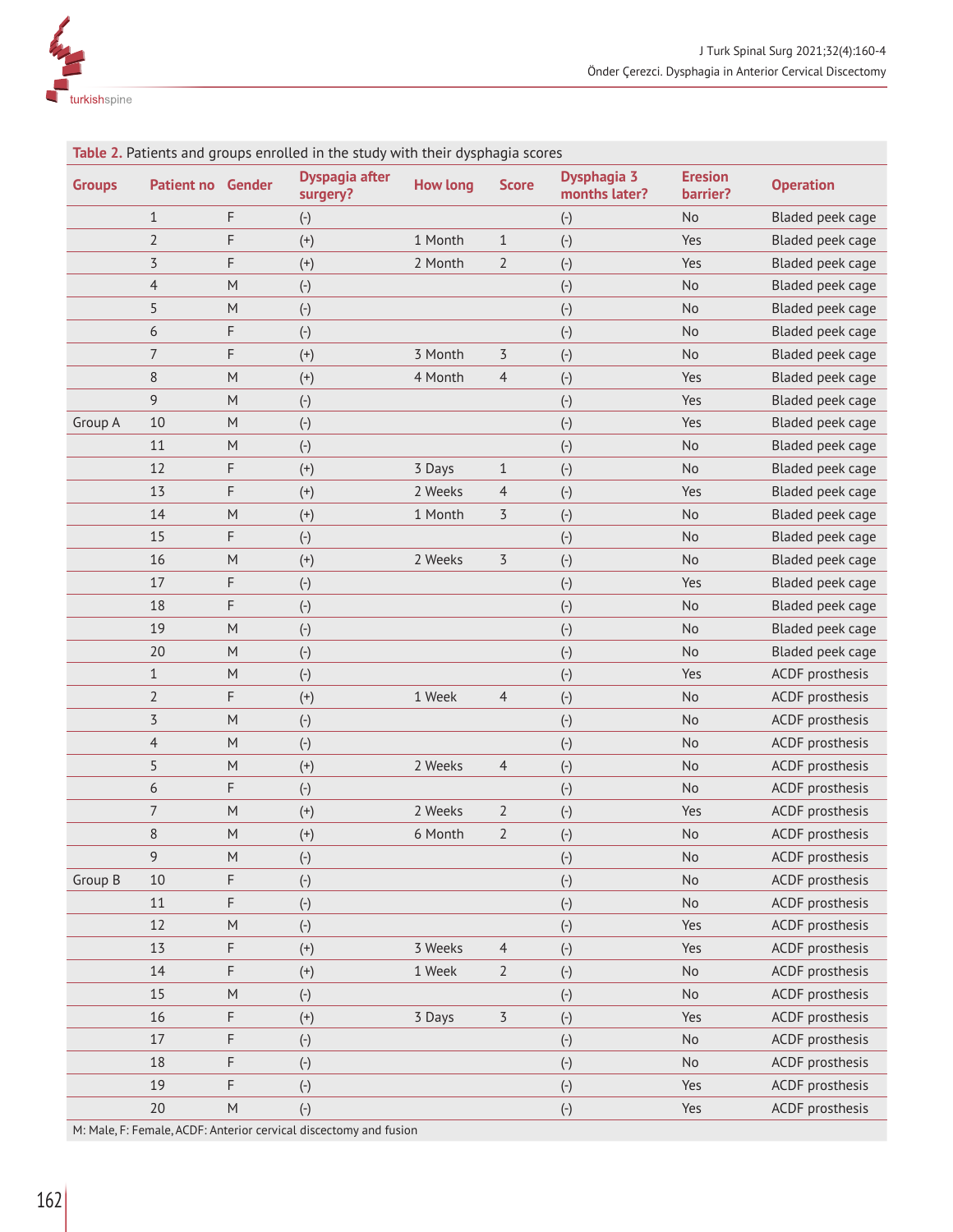

| <b>Table 3.</b> Statistic results for both groups |  |  |  |
|---------------------------------------------------|--|--|--|
|                                                   |  |  |  |

| <b>Test statistics</b>                                          |                 |  |
|-----------------------------------------------------------------|-----------------|--|
|                                                                 | Dysphagia score |  |
| Mann-Whitney U                                                  | 195,000         |  |
| Wilcoxon W                                                      | 405,000         |  |
| Ζ                                                               | $-0.156$        |  |
| Asymp. Sig. (2-tailed)                                          | 0.876           |  |
| Exact Sig. $[2*(1-tailed Sig.)]$                                | 0.904           |  |
| a. Grouping Variable: Group                                     |                 |  |
| b. Not corrected for ties.                                      |                 |  |
| There is no significant difference between both groups (p>0.05) |                 |  |

zero-profile plates $(16)$ . No plate is used in our patient series, only stand-alone cage is utilized. This may have led to better outcome.

The use of bone morphogenic protein has been proposed to cause dysphagia by inflammation. Two retrospective and one prospective non-randomized controlled study investigated the risk regarding use of rhBMP-2 for postoperative dysphagia. rhBMP-2 has been suggested to cause increase in esophageal motility and dysphagia by inducing inflammation and edema in esophagus and surrounding soft tissues $(17-20)$ . In this respect, rhBMP-2 use has the potential to cause more severe consequences like edema, airway stenosis or nerve entrapment and United States Food & Drug Administration has warned against its use in anterior cervical surgery. rh-BMP-2 is not used in any of our patients, and according to operative reports, the osteophytes have been placed inside the cage by pressing and use of autograft. This way, the induction of inflammatory events by rhBMP-2 was avoided, leading to better outcomes.

Prospective cohort studies of Lee et al. $(21)$  and Bazaz et al. $(4)$ reported that gender is an important risk factor when they identified women with complaint of dysphagia described 6 months after the surgery. On the contrary, a smaller prospective comparative study by Rihn et al. $(22)$  and a retrospective study by Riley et al.<sup>(23)</sup> did not reveal gender as an important risk factor. Gender was also not an important risk factor in our study.

Graft loss, infection and hematoma are important causes of dysphagia; however, they are not included in this study.

Covering the exposed surfaces during spinal decompression surgery, adhesion barriers constitute a transient, protective physical barrier by isolating the exposed nerve fibers and dura mater from surrounding tissue. They prevent entrapment of nerve fibers by stopping the development of adhesions with epidural fibrosis. They also may limit peroperative exposure of nerve fibers and main dura mater to biochemical irritants. However, no difference was identified with or without using adhesion barriers in early or late postoperative period, we do not consider them useful, especially in single level discectomy.

# **CONCLUSION**

As a result, autograft use with cage leads to successful outcomes in single level anterior cervical discectomy. Use of adhesion barrier has no positive or negative effects. The early postoperative dysphagia gradually improves and lasts for 3 months, and disappears by the end of 3 months.

#### **Ethics**

**Ethics Committee Approval:** Ethical approval was obtained from Üsküdar University Chair of Non-Interventional Studies Ethnics Committee with no: 61351342/AUGUST 2021-01.

**Informed Consent:** Retrospective study.

**Peer-review:** Internally peer-reviewed.

**Financial Disclosure:** The author declared that this study received no financial support.

# **REFERENCES**

- 1. Yue WM, Brodner W, Highland TR. Persistent swallowing and voice problems after anterior cervical discectomy and fusion with allograft and plating: a 5- to 11-year follow-up study. Eur Spine J. 2005;14:677-82.
- 2. Mendoza-Lattes S, Clifford K, Bartelt R, Stewart J, Clark CR, Boezaart AP. Dysphagia following anterior cervical arthrodesis is associated with continuous, strong retraction of the esophagus. J Bone Joint Surg Am. 2008;90:256-63.
- 3. American Speech-Language-Hearing Association. Swallowing disorders (dysphagia) in adults. 2013. Last Accessed Date: 15.01.2013. Available from: http://www.asha.org/public/speech/swallowing/ Swallowing-Disorders-in-Adults/.
- 4. Bazaz R, Lee MJ, Yoo JU. Incidence of dysphagia after anterior cervical spine surgery: a prospective study. Spine (Phila Pa 1976). 2002;27:2453-8.
- 5. Anderson KK, Arnold PM. Oropharyngeal dysphagia after anterior cervical spine surgery: a review. Global Spine J. 2013;3:273-86.
- 6. Kang SH, Kim DK, Seo KM, Kim KT, Kim YB. Multi-level spinal fusion and postoperative prevertebral thickness increase the risk of dysphagia after anterior cervical spine surgery. J Clinical Neurosci. 2011;18:1369-73.
- 7. Kepler CK, Rihn JA, Bennett JD, Anderson DG, Vaccaro AR, Albert TJ, et al. Dysphagia and soft-tissue swelling after anterior cervical surgery: a radiographic analysis. Spine J. 2012;12:639-44.
- 8. Cloward RB. The anterior approach for removal of ruptured cervical disks. J Neurosurg. 1958;15:602-17.
- 9. Cloward RB. New method of diagnos's and treatment of cervical disc disease. Clin Neurosurg. 1962;8:93-132.
- 10. Caspar W, Barbier DD, Klara PM. Anterior cervical fusion and Caspar plate stabilization for cervical trauma. Neurosurgery. 1989;25:491-502.
- 11. Ozer AF. The latest design of Ozer cervical retractor. Neurol Res. 2008;30:695-6.
- 12. Ozgursoy OB, Salassa JR, Reimer R, Wharen RE, Deen HG. Anterior cervical osteophyte dysphagia: manofluorographic and functional outcomes after surgery. Head Neck. 2010;32:588-93.
- 13. Urrutia J, Bono CM. Long-term results of surgical treatment of dysphagia secondary to cervical diffuse idiopathic skeletal hyperostosis. Spine J. 2009;9:13-7.
- 14. Chin KR, Eiszner JR, Adams SB Jr. Role of plate thickness as a cause of dysphagia after anterior cervical fusion. Spine (Phila Pa 1976). 2007;32:2585-90.